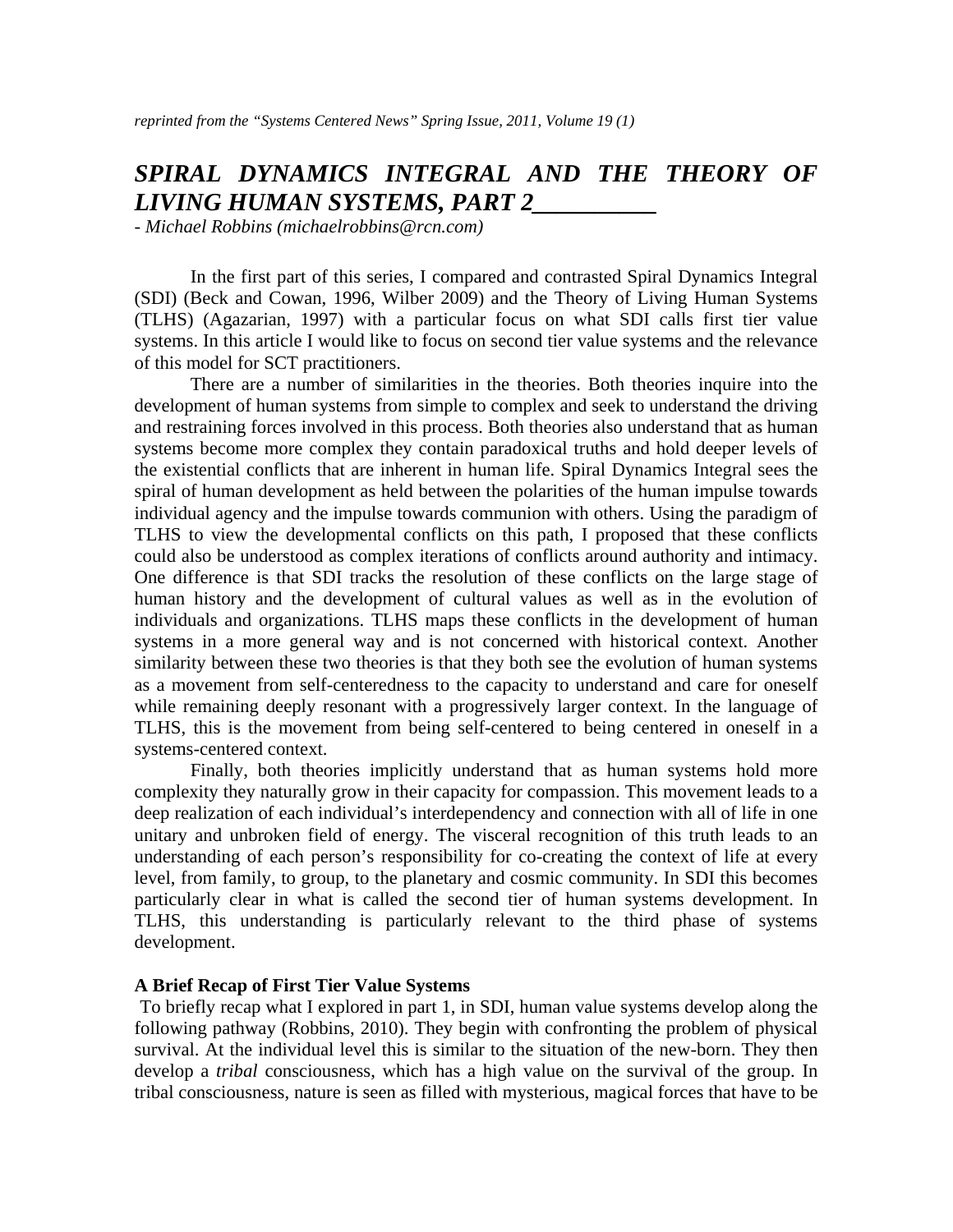placated with rituals and spells if the group is going to survive. This level provides a great deal of connection at the expense of many aspects of individual expressions of power and agency. In individuals, this is similar to the situation of the young child in a family. The next level is *warrior consciousness* in which the individual breaks from the sacred canopy of the group with all of its rituals and superstitions. Here human consciousness begins to develop a relationship with power and autonomy. This is similar to an adolescent rebellion as the teenager breaks from the protection and safety of the family. The excesses of this state of consciousness lead to the development of the *traditional* wave of consciousness. At this level, human systems create religious structures that delineate a universal system of rules and ethics based on some transcendent understanding or "revealed truth" of right and wrong. These rules save humanity from the chaos and brutality of *warrior* culture. However, these rules are often to be followed without question, compliantly, and dogmatically. This leads the spiral of development back to the individual, as human systems begin to question the truths of religion using the rational, logical power of the mind. This is the *modernist* wave of development. Critical thinking and scientific research are born. This scientific approach erodes faith in the "revealed truths" of traditional religion and leads to the industrial revolution, vast advances in medical technology, and various methods to use natural resources for the betterment of human life. On the down side, this value system also leads to the plunder of natural resources, immense corporate and individual greed, and an atmosphere of alienation in modern cities. The traditional structures and religious values that held families and communities together come under attack. These distortions of the scientific world-view, swing the spiral back to the group with the birth of pluralism and *post-modernism*. This value system seeks to redress the abuses of the scientific world-view by proposing a value relativism that promotes consensus and an understanding between all points of view. The difficulty with this wave is that it flattens out the spiral and refuses to recognize the real differences in levels of complexity between the different levels of the spiral. This flattening of the hierarchy of development leads to a kind of groovy narcissism in which a *tribal* level of consciousness is seen on a par with a scientific (*modernist*) level or a *traditional* level with little appreciation for the real differences in levels of complexity between these levels. The excesses in this level of consciousness create the conditions for humanity to make the leap to a whole new tier of development. (See Part 1 of this series for a more complete exploration of the different levels.)

### **Second Tier Waves of Development**

Although some theorists divide the second tier of the spiral up into four or even six levels (Wilber 2009), for the purposes of this article, I would like to briefly look at only the first two levels. Then I will examine how all of this might be relevant to SCT practitioners and also touch on how it has been personally meaningful for me to integrate the perspectives of these two theoretical perspectives.

Similar to the first tier of consciousness evolution, second tier consciousness continues to spiral between the human drives of agency and communion, but with a crucial difference. The essence of this difference is that when a person or group or a culture is primarily identified in one of the first tier value systems, they feel the need to defend their point of view as "right". A hallmark of second tier consciousness is that it is capable of honoring and understanding all of the previous levels of development with no need to fight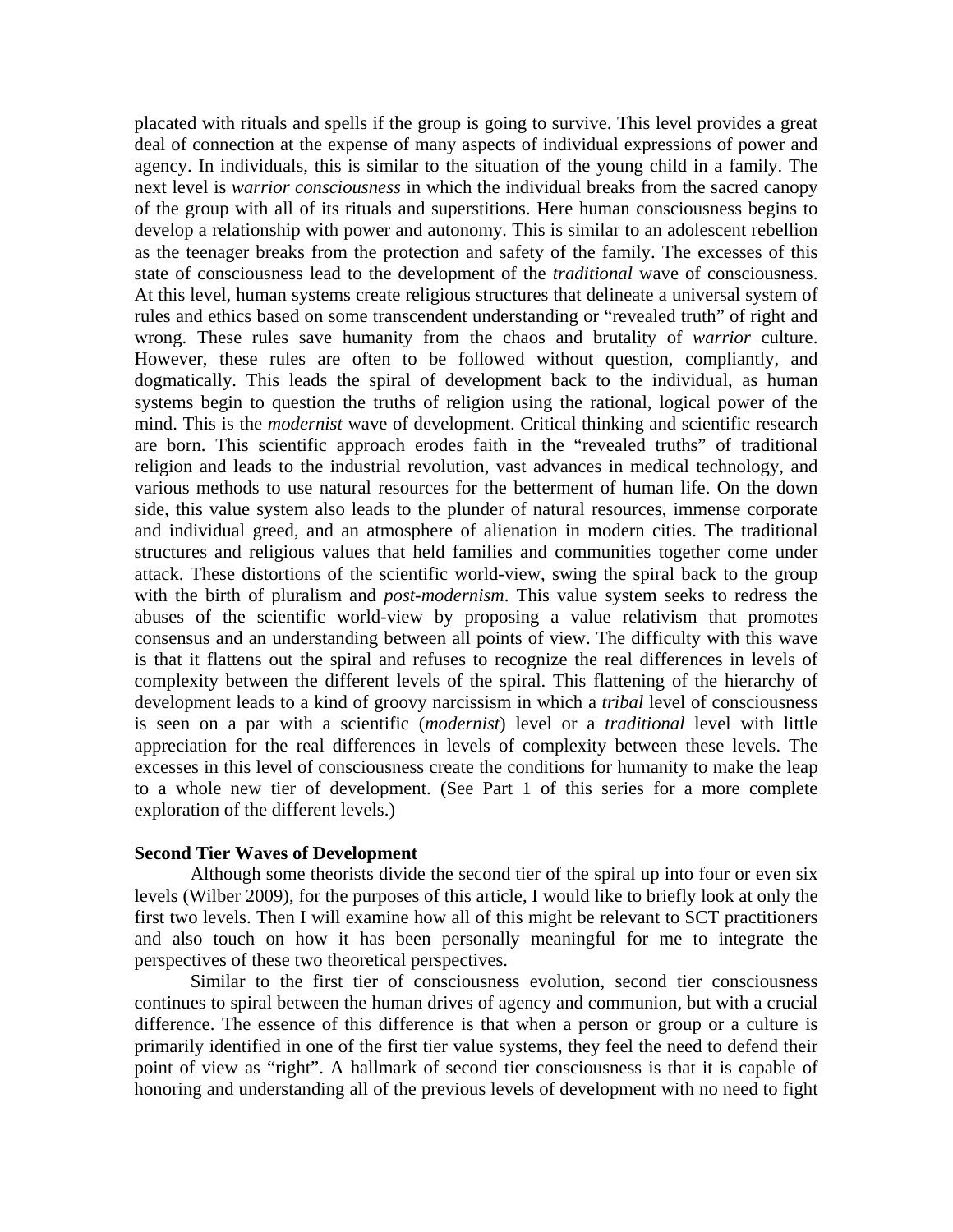for its own point of view. Second tier value systems understand the importance of every earlier wave of the Spiral and supports the healthy expressions of each wave as inevitable and important steps along the path of human systems evolution. Furthermore, they do this without flattening out the hierarchy into a value relativism that denies the evolution of consciousness from simple to complex. Second tier consciousness understands that each level transcends and includes the levels beneath it in an ever-expanding march towards greater wholeness and inclusivity.

In the first wave in the second tier, which is usually called the *Integral* wave, consciousness focuses on the qualities of flow, functionality, competence and spontaneity. (Beck and Cowan, 1996) External authority and the issues around compliance and defiance to external authorities must be resolved for consciousness to truly enter this wave. At the integral level, what is important is competency and efficacy, not the relationship to external authorities, persons or dogma. The credos here are "does it work?" and "is it helpful?", rather than the pursuit of external validation, titles or degrees. There is a freedom from inner compulsiveness and a great capacity to enjoy the best that life has to offer, as well as the capacity to not take things personally. People whose primary center of gravity is at this level, can fight for themselves while still being open to feedback and have the capacity to transcend their pull towards personalizing or defensiveness. This level has great respect for the power of knowledge and the skill to get something done, but not for persons, titles or dogma.

 The second wave in the second tier is usually called "*Holistic.*" At this level, consciousness swings back to emphasize the experience of communion at a deeper level. At this level, consciousness intuitively feels the unitary energy field that knits all of life together and viscerally understands the interconnectedness of all living systems, human as well as natural. Communion with others arises as an immediate felt sense and inner empathic knowing which creates an intuitive understanding of our oneness with this universal, energetic matrix. As consciousness tips into this layer, insights flow into awareness with a kind of visionary, apprehensive, suddenness in which we understand something about the nature of reality in a kind of complete and wordless knowing. It may take years to formulate these insights into language.

People who are awake at this level are deeply aware that words can never fully express what unfolds at this level of awareness. As the Tao Te Ching says "the Tao that can be spoken is not the true Tao." Language that arises from this level is often poetic, mystical and the listener has a sense of something flowing beyond and behind the words. When one is in the presence of someone that is awake at this level of apprehensive, averbal knowing, one often feels inspired, uplifted, and understood at a core level that touches both the existential essence of universal truths and their unique manifestation in a particular context.

## **What Does All This Have To Do With TLHS?**

So what does all of this have to do with the Theory of Living Human Systems? In my estimation, a lot.

 Let's go back to Agazarian's Phases of Systems Development chart and look at Phase Three of human systems development: "Interdependent: Love, Work and Play" (Agazarian, 2008). At this stage of system development, Agazarian notes that human systems are concerned with modifying only two final defenses. The first are: "defenses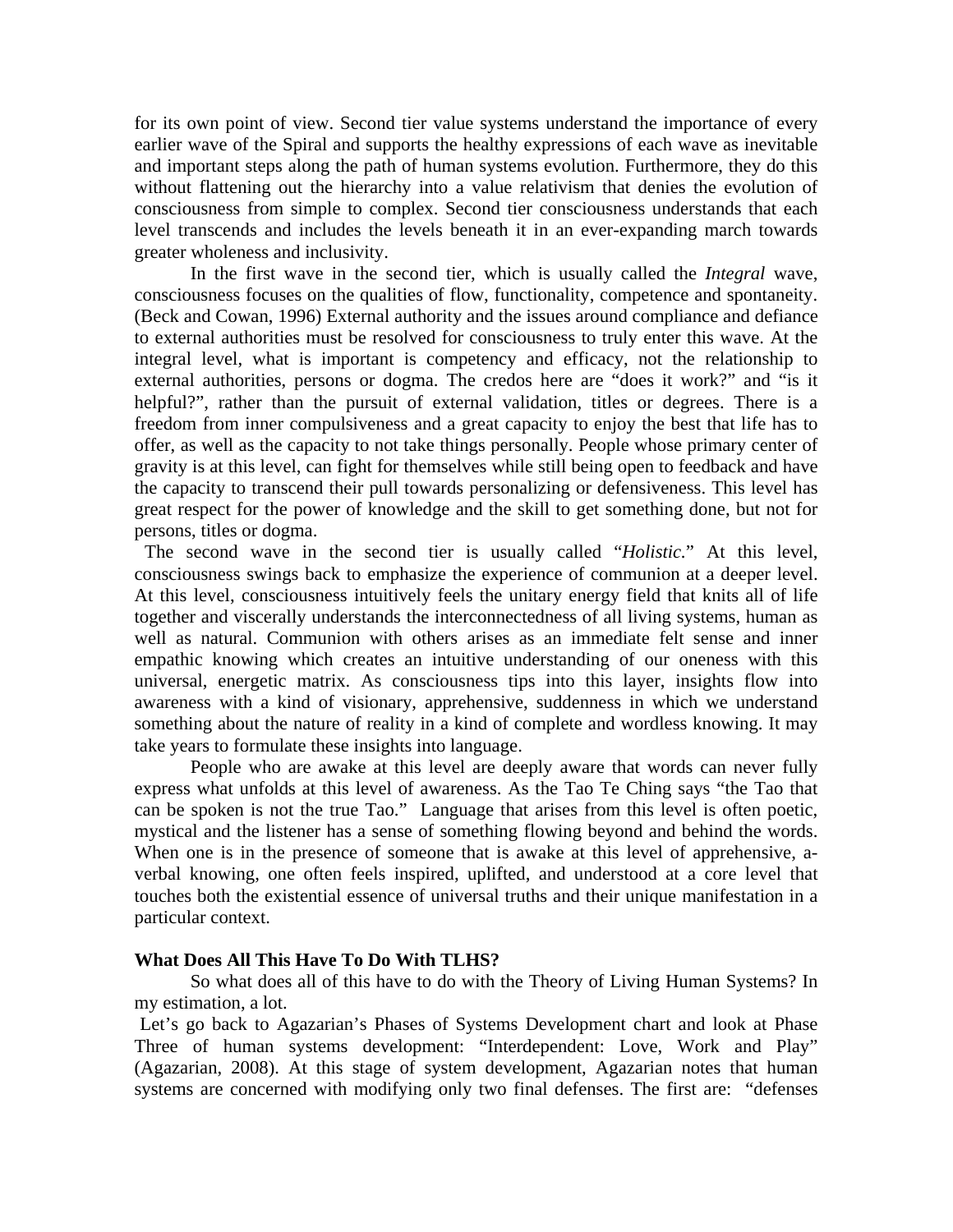against knowledge" and the second are "defenses against common sense." In an earlier version of this same chart (Agazarian, 2006), she puts a little more meat on these bones. Under "defenses against knowledge", she adds "defenses against autobiographical inner reality and integrated apprehensive and comprehensive knowledge", and under "defenses against common sense" she adds "defenses against reality and reality testing. Communications missing attunement and empathy. Closed mindedness" (Agazarian, 2006). Although this is perhaps a less poetic way of describing the realizations of second tier consciousness, my hypothesis is that she is talking about the same thing as the SDI folks are talking about in their second tier.

 If I look at the defenses against knowledge a little more closely, I am struck by two things. The first is that the defenses against "autobiographical inner reality" place an emphasize on our capacity for self-knowledge and a insight into the basic assumptions that have shaped our world-view up until that time. Unless we modify and see through the basic structures that formulate our pervasive transferences to the world, we will be limited. Our compulsion to repeat old roles and subtly distort our perceptions of our present context will be overwhelming and mostly outside of our awareness. We all know that the ramifications of this lack of awareness and insight can be severe. Once the assumptions that have limited our understanding of autobiographical inner reality have been modified, the world opens up and the sources of apprehensive, a-verbal knowledge, as well as our openness to new comprehensive knowledge, takes an exponential leap. We are free to enjoy life with gusto, free from old roles with full access to our creativity. This sounds very much like a quality of the *integral* wave.

The continual modification of the boundary between our a-verbal knowing and our comprehensive understanding is a never-ending process. This process takes us into a deep development of our intuitive capacity to understand not only our own and others emotional lives, but also to have a direct understanding of the way the universe works. As our capacity for apprehensive understanding develops, it seems that human beings have the capacity to have a direct experience of the realities that disciplines such as quantum physics, complexity theory, or evolutionary theory explicate in abstract left-brain terms. Have you ever had an experience in an SCT group of exploring what the world looks like through the eyes of a tiger? Or a direct experience of the energy field that holds a subgroup or the group-as-a-whole together? To me this sounds very similar to what the SDI people are describing as the *holistic* level. Does it to you?

 Similarly, although again the language is much drier then the SDI language, the "defenses against common sense and present context", if we modify them all the way down, would seem to lead to an intuitive attunement to a unitary field of energy that knits all of life together as it expresses itself in a particular context. Common sense, we may discover, is not that common. As we both apprehend and comprehend each particular context to a deeper level we cannot help but also be aware of the nested holarchy\* (hierarchy of isomorphic systems) that connects every context all the way out, (or down, or up – directions don't really make sense at this level) to this universal, unified energy field. This depth of attunement and empathy, theoretically at least, leads us to an experience of averbal knowing that is universal, existential, and also uniquely attuned to the dynamics of a particular situation in time and space. At least that is my read of phase three.

#### **So What?**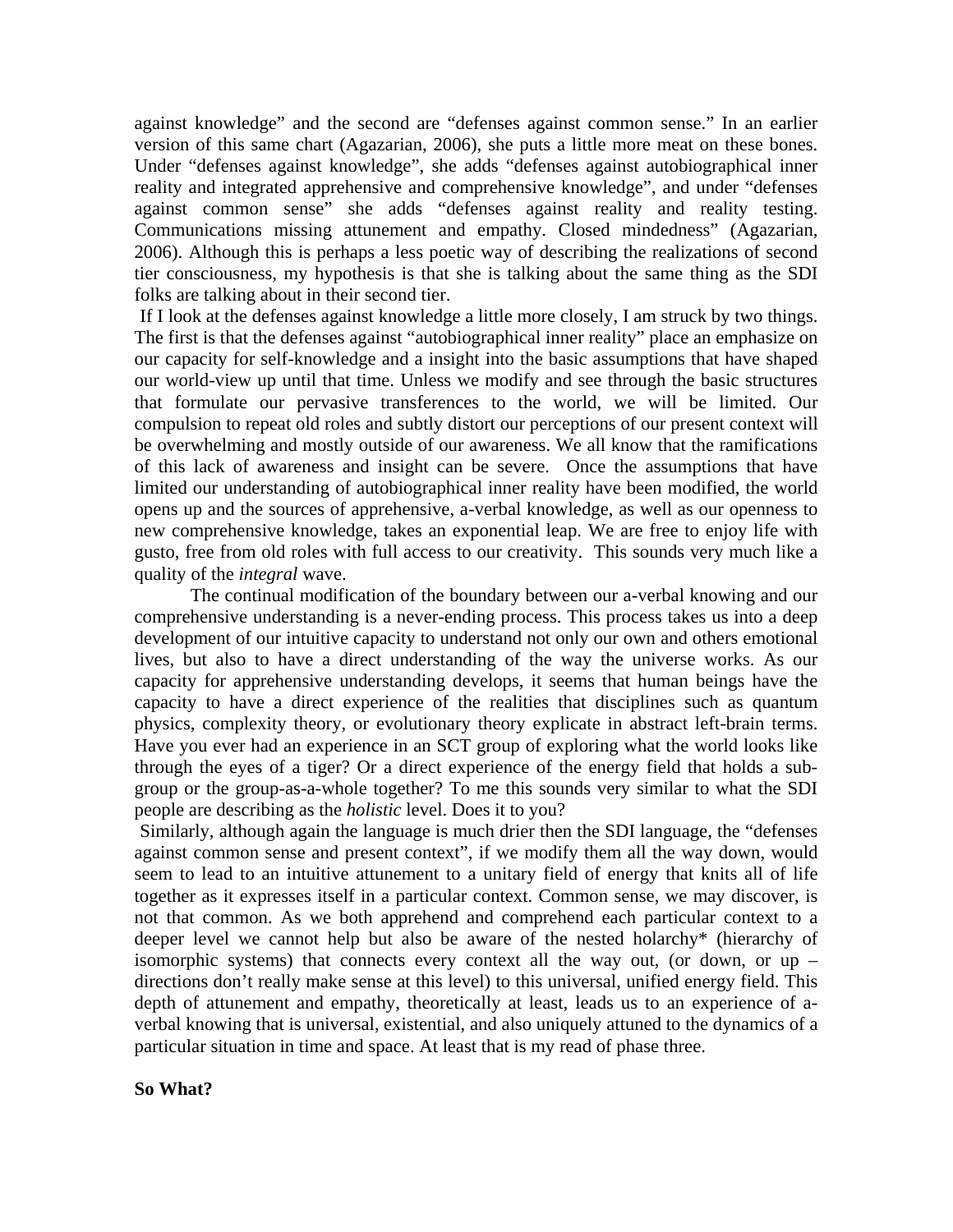An important question to ask at this juncture is "so what?" Why is it important to put these two systems together? Does it benefit us in any way to integrate these two theories? Certainly gloating over SCT being a second tier theory would totally miss the point.

My answer to this is based in my clinical experience of thinking about my clients and also my human experience of thinking about our planetary community.

First, my clinical experience. Having the lens of SDI has helped me to place my clients along a continuum of consciousness development. It has also helped me to communicate with them in language that is empathically attuned to the level of the conflicts that they are working through. Understanding an angry adolescent as working through the "warrior" wave of development (rather than simply having major authority issues) helps me to resonate more fully with his muscle flexing and bravado. Talking to my religious clients who are concerned about family values and the erosion of their traditional communities has also made much more sense when I put them in the context of systems development that SDI proposes. The same goes for my atheistic professors from MIT. As a clinician trained in SCT, the resonance between the concepts proposed in SDI around the existential human conflicts to establish both agency and communion and the phases of systems development through *authority* and *intimacy* proposed in TLHS, makes this integration easy and intuitive.

Having this map helps me to look for signals that the next phase of development may be emerging. In TLHS terms, it has helped me to functionally sub-group more effectively and shore up the excesses of each level. Placing these conflicts in the larger context of the development of civilization has helped me to give more texture, flavor and depth to my clinical interventions. I am more able to contain, both apprehensively and comprehensively, my impulse to polarize with any of these points of view.

Reframing authority conflicts as issues around agency and autonomy has also helped me to be gentler with these inevitable developmental conflicts. Similarly, looking at the phase of intimacy as working through issues of communion has added a different color to my interventions that has seemed to deepen my capacity for empathic resonance with these conflicts. Maybe these are just semantic differences, but somehow it has made a difference. I encourage you to try these words on and see if you have a similar experience.

Next, my experience as a world citizen. For years I had wondered how to apply TLHS to our global conflicts. Somehow, there was not enough granularity or subtlety in simply using the lens of the three phases of systems development. There was something that was right about it, but also, "not enough". Integrating SDI with TLHS and seeing how both of these theories were working with fundamental, human, existential conflicts has been eye opening. Understanding the progressive working through of each iteration of human conflicts around authority and intimacy, agency and communion, as they play out on the stage of world history, has been important. At least for me. Anyone else?

The lens of SDI, integrated with TLHS, has helped me to understand the inevitability of these steps in cultural evolution. Indeed the applications to a variety of global conflicts are immense. SDI practitioners have worked in such hot spots of global conflict as South Africa or the Palestinian/Israeli situation. Integrating the TLHS method of functional sub-grouping as a method of conflict resolution is an exciting prospect. Certainly this has helped me to not take the painful growing pains of our national and global culture wars so personally.

Finally, the emergence of second tier value systems (which has been an empirical